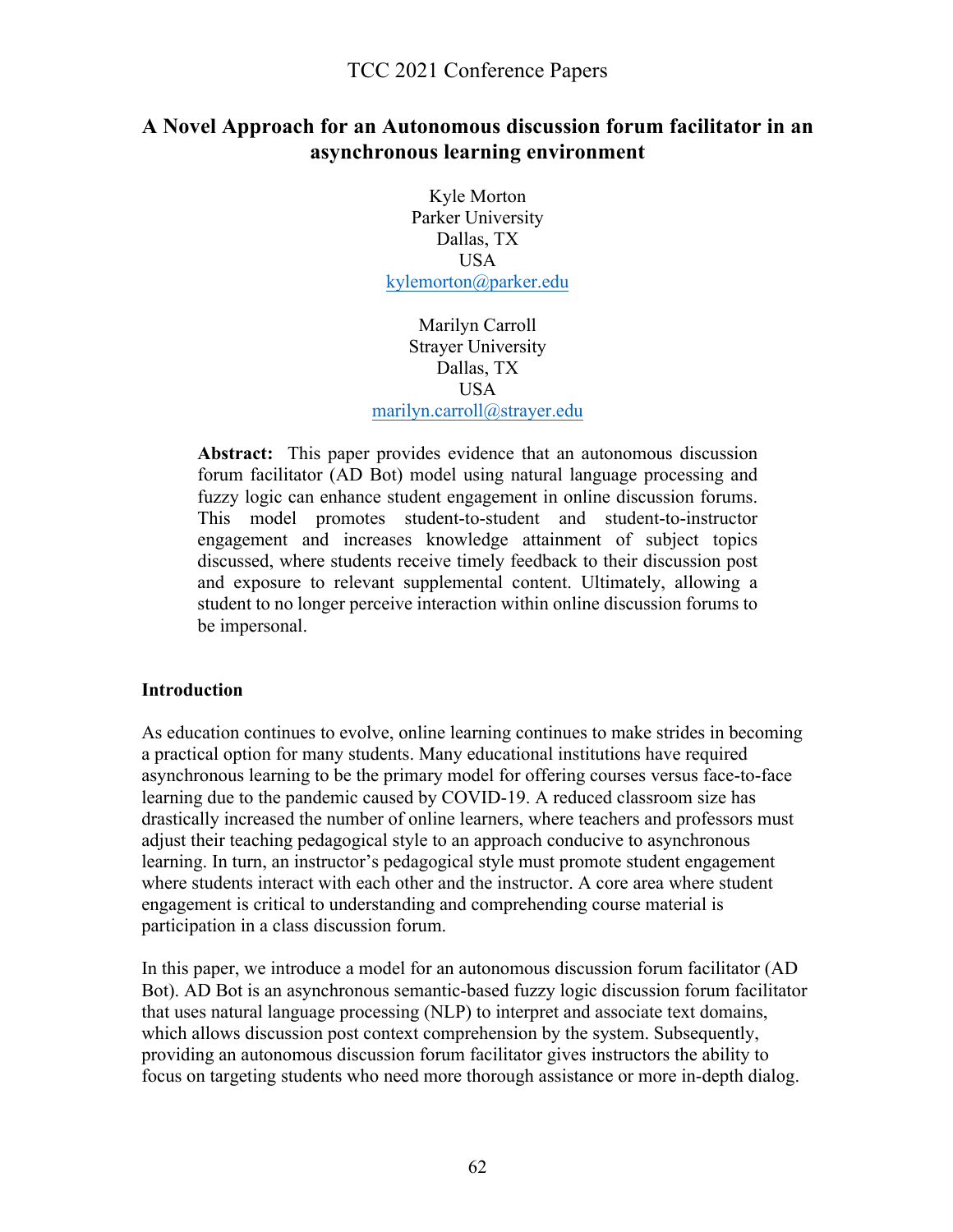AD Bot aims to evolve the traditional model of discussion forums by making forums more scalable, effective and efficient for educators. Over the last decade, the class discussion model has evolved very little in online learning environments, where discussion questions are posted by an instructor every week that targets a specific topic from the course content. Class requirements mandate each student to post an initial response to the instructor's question and follow-up post to their peers. Berge and Muilenburg (2000) stated, "even in classrooms that do not use such teacher-centered approaches, question-asking is at the heart of understanding; online learning environments, web-based or otherwise, are often more learner-centered than traditional, brick-and-mortar classroom." Moreover, instructors face challenges achieving the intent of discussion questions in an asynchronous learning environment, which are outline by Borich (2010) and defined in Table 1.

Using their work as a model to ensure a discussion forum serves its intended purpose. We can extrapolate the current weaknesses in online learning discussion forums. Which the weakness are the lack of responsiveness from an instructor and peers, the lack of a sense of community and/or feelings of isolation (Song, Singleton, Hill, & Koh, 2004); lastly, the student's inability to translate what he or she learned from course content into a meaningful substantial discussion post. These weaknesses show that online learning does not consistently fulfill its intended purpose.

Therefore, we define these weaknesses and challenges as "Impersonal Discussion", where an impersonal discussion is a lack of provocative question-asking to a student's post and timely responses from the instructor and other students. In addition, students do not receive an in-depth or related responses from a peer or/and instructor that directly expounds on what a student does not know and what background knowledge the student should learn as a prerequisite to understanding the discussion topic's context.

#### **Table 1.** Intent of discussion questions.

| To arouse interest and curiosity                   |
|----------------------------------------------------|
| To focus attention on an issue                     |
| To stimulate learners to ask questions             |
| To diagnose specific learning difficulties         |
| To encourage reflection and self-evaluation        |
| To promote thought and the understanding of ideas. |
| To review content already learned.                 |
| To help recall specific information.               |
| To reinforce recently learned material.            |
| To manage or remind students of a procedure.       |
| To teach via student answers.                      |
| To probe deeper after an answer is given           |

This paper is structured as follows. Section II presents an extensive literature review on creating an autonomous discussion forum model that promotes user engagement and learning. Section III is the problem statement and hypothesis. Section IV presents our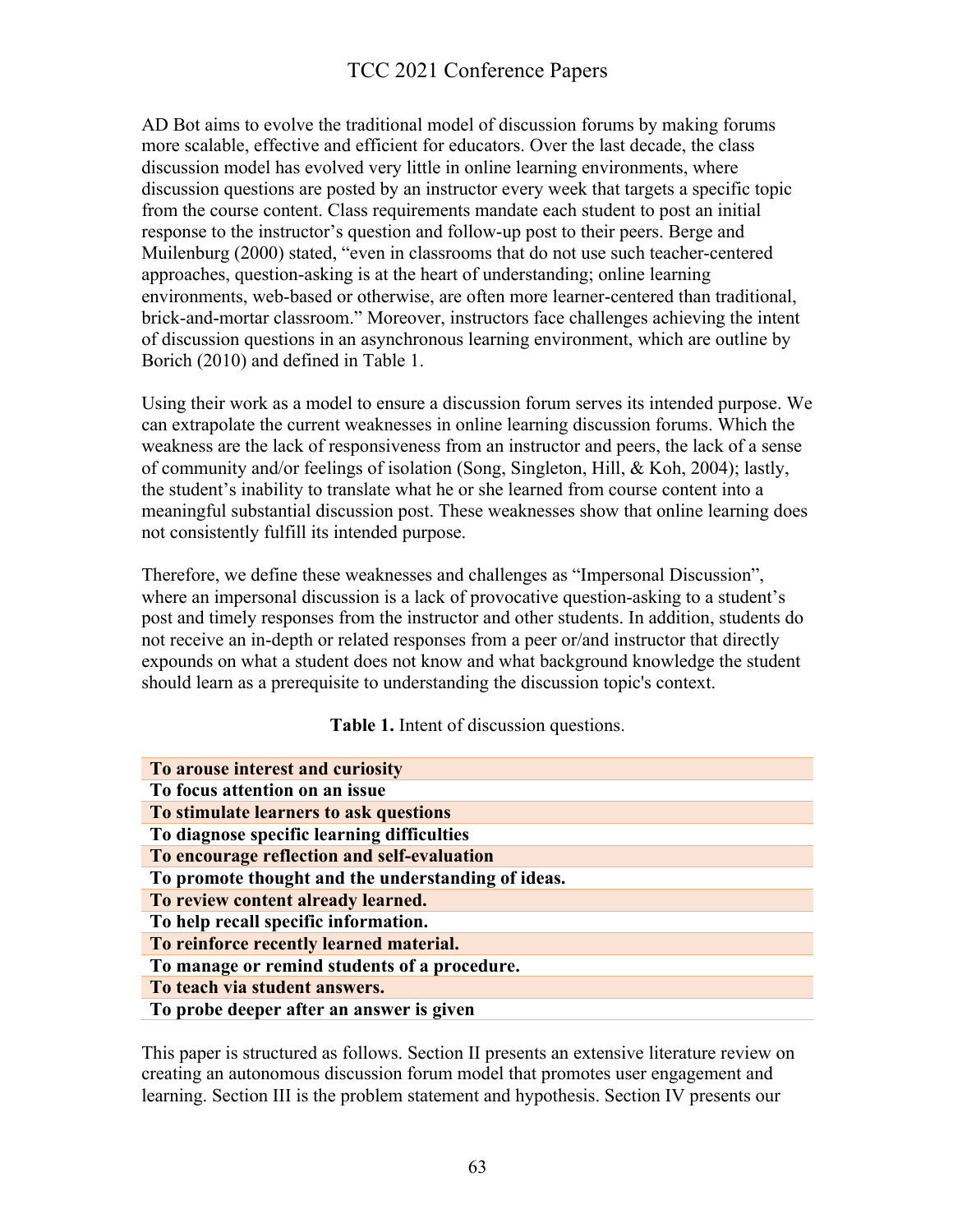model, which contains the components of semantics and fuzzy logic. Section V presents an example of applying our model. Last, Section VI offers a conclusion.

### **II. Literature Review**

In reviewing the various strategies used for online learning since 2000 it becomes clear that semantics, fuzzy logic, Natural Language Processing (NLP), and various forms of instructional material are important in aiding the instructor in successful facilitation that yield knowledge assertation and student engagement in online learning environments. Facilitation strategies in the online environment have been shown to be particularly influential in actively engaging students in their courses (Martin, Wang, & Sadaf, 2018). Listed in this section is a view on strategies for engaging students in online learning. This is an important topic due to the current teaching environments imposed by the 2020 COVID-19 Pandemic, where we found all learners from Kindergarten-College and working adults attending training classes forced to obtain knowledge through some form of online learning.

Learners are interested in a particular lecture when they participate in the learning process. Due to the amount of information presented to learners, it's essential that learners can comprehend the subject matter. Student engagement in online discussions is often difficult to perceive as students may only read posts rather than actively engage by posting; referred to as pedagogical lurking (Dennen, 2008). Learners have a need to incorporate their everyday lives into their learning process. Carroll and Morton (2017) suggest including current media in the learning process. This includes Ted Talks, Podcasts, News Feeds, Movies, Music, Political Speeches as well as graphic and moments of daily inspiration to spark conversation and dialogue from students.

Martin et al. (2018) identified twelve different facilitation strategies to enhance instructor presence and instructor connection while improving learning and engagement. To better understand if the structure of discussions affected the virtual learning community, the authors discovered that the format of the discussions altered the patterns of discourse, affected student engagement, and contributed differently to the development of learning communities. They suggest that learning strategies align with social, managerial, pedagogical, and methodological aspects of measurements.

Discussion boards in online courses/units typically are used to facilitate interaction between learner and instructor, learner and learner, and learner and content. Even if the educator has immense experience both in academia and the business world, the online learner will not be swayed simply by that experience. The instructor must present a fresh opinion on a particular subject to attract the learner's attention. Otherwise, the online learner will never feel the need to attend the class or curriculum. However, for that purpose, the educator needs to have immense knowledge of their subject and the curriculum. Our work proposes automated facilitation that ensures students are engaged with current and related content that adapts to a particular student's interest. This continual engagement promotes increased attendance and content comprehension.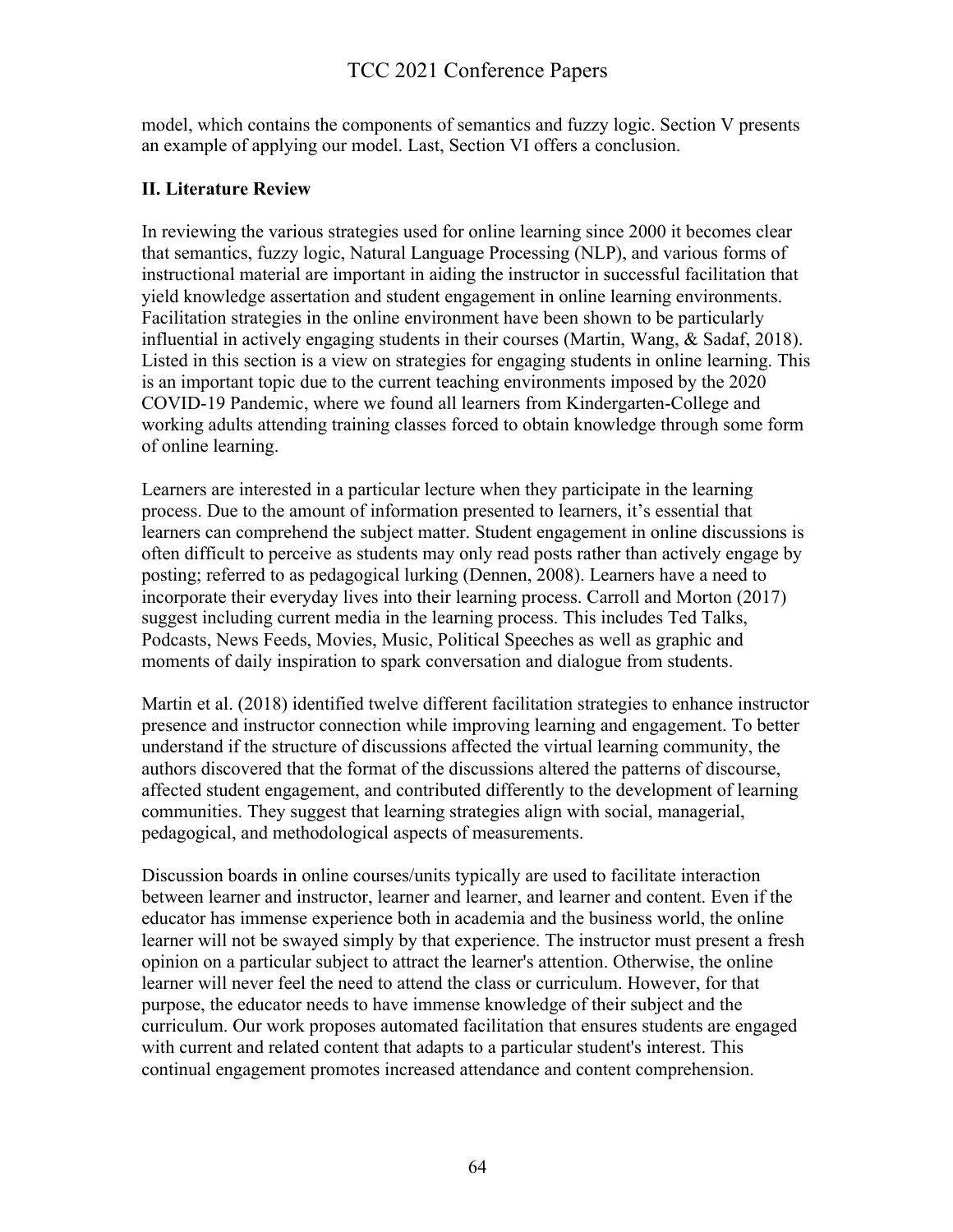The use of interactive discussion boards in online learning suggests they can be important tools to foster student engagement (Sabry & Baldwin, 2003), but students and facilitators have been critical regarding the structure of forums and the quality of interaction and content (Thomas & Thorpe, 2019). Without prior knowledge, the instructor has difficulty altering their methodologies which could serve as a detriment for themselves as well as their learner base. Another factor that should be address by an institution or an educator is the cultural difference between each learner. Cultural barriers usually serve as a restriction in the academic process. This is because the student's learning style and the ability to grasp knowledge stems from their cultural roots. Interactive discussion boards differ from our model because discussions are deemed impersonal. Where the quality of discussions is not consistent for each student, especially in large online classes where the student-to-instructor ratio is not conducive to a personal relationship that fosters direct consistent quality engagement.

The works of Ragusa and Crampton (2018) found that "the quality and timeliness of lecturer feedback was the most valued form of learning communication identified by students regardless of course." Suppose the learner has gained education in a particular language or assesses information based upon the ideologies of their native culture. In that case, they might not be able to contemplate specific subjects or the curriculum. As a result, the learner will filter all the lectures and course materials according to the culture and family background they belong. This substantiates that our model, AD Bot, autonomous facilitation of communication in a discussion forum, will encourage students to complete course materials.

Morton and Carroll (2017), suggest the Whole Person Model of Learning. The Whole Personal Learning Model (WPLM) builds upon another pivotal approach which is none other than Herrmann (2006) Whole Brain Model and offers the real solution to academic distress by combining thinking, learning, individual self-efficacy, intrinsic motivators, self-esteem, life coping survival strategies and the interconnection of each variable with technology. While understandings and definitions of engagement vary, they typically include a reference to behavior, cognition, and emotion, with a recognition that these domains are inherently interconnected (Fredricks, 2011). Moreover, this approach provides the educator with a foundation that can be applied to majority learners, where our approach incorporates this model as a means to provide a personable automated discussion.

#### **III. Problem Statement and Hypothesis**

#### **Problem Statement**

Discussion forums are a platform for students to actively apply what they have learned from course content by demonstrating their understanding in the form of a discussion post, which does not consistently serve its general purposes in asynchronous learning environments because of lack of engagement from untimely responses by peers and instructors and the lack of understanding about the discussion topic.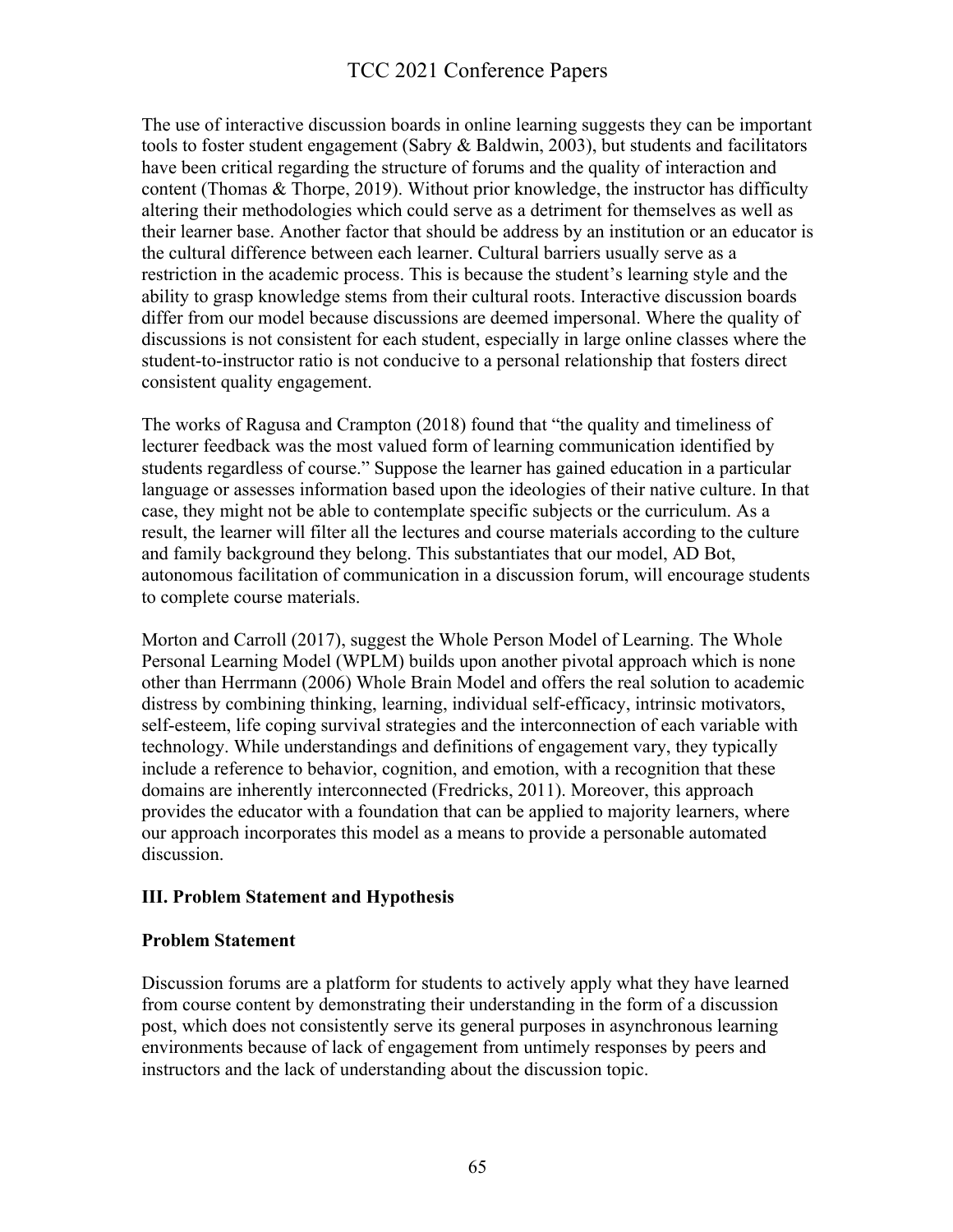## **Hypothesis**

An autonomous discussion forum facilitator model based on fuzzy logic to facilitate a discussion forum, where students receive responses to their post in a timely manner with recommendations to supplemental course material will increase student-to-student and student-to-instructor engagement, extend a student's knowledge domain for a discussion topic, improve the quality of a student's discussion post, and create a less impersonal experience for students in online discussions.

### **IV. Methodology**

The components of this model are natural language processing, fuzzy logic, and resource mapping. These components provide this model's ability to automate a discussion board's facilitation in an online learning environment, such that students are more inclined to participate in online discussions and reduce the identify of impersonal discussions.

This model first processes a discussion topic posted by an instructor. If the post is a video or audio recording, then a transcript is generated for natural language processing. Once the transcript is processed, a query is run to find related media associated with the discussion topic. This media may include videos, new and scholarly articles, and conference proceedings. Each post made by a student in a given online course is next processed, where the queried media is mapped to the post with the highest relevancy using fuzzy logic. Lastly, feedback is provided to the student along with recommendations to further discuss with peers in the forum that have similar ideas based on their post.

Algorithmically we can abstract the model in the following pseudo-code:

SET expectedNumberOfPost TO Total # of Students SET actualPost TO 0 SET highest weight TO 0 SET highest category TO 0

```
Interpret the context of the discussion topic
media[] = Perform query of media relevant to the discussion topic
While (actualPosts < expectedNumberOfPost)
       Process Student Post
       FOR (i = 1; i < media.count; ++i; ) DO
              weight = Compute media[i] weight
              IF weight is > highest weight
                     SET highest weight TO weight
                     SET highest category TO i
              END-IF
       END
       Provide Feedback with related media resources based on weight
       Match Post to Peers with related context
```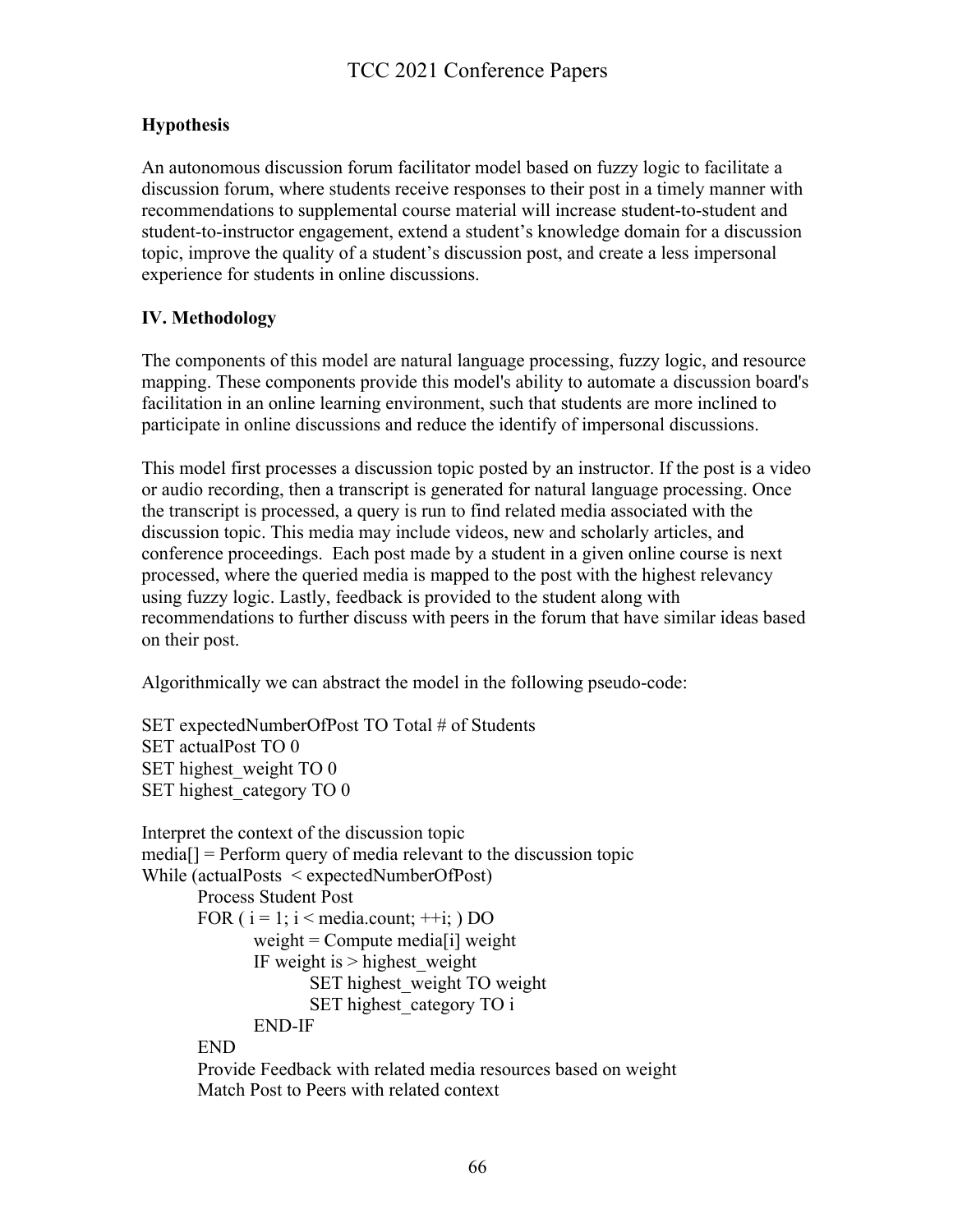### END

### **Natural Language Processing**

Natural language processing (NLP) is used to analyze the context of a sentence. As students post a response to the instructor's discussion topic, semantics generated build an association between the students' and instructor's post. Moreover, these semantics are used in determining which relevant media is best suited as supplemental reading for the student. For example, if an instructor posts the discussion topic, "What is involved in collecting requirements for a project?" Using Microsoft's cognitive services, natural language processor, we extract key phrases "requirements", "project", and "collection". A cognitive search is then performed on the key phrases, in which an array of resources is created that relates to the topic. Using the semantic term weighting model defined in (Morton & Qu, 2013), we are able to weigh the relevancy of the resources returned from the cognitive search.

$$
TF - IDF\left(t_i d_j\right) = \frac{\sum_{i=1}^{c} count(t_i d_j) \times |log \frac{corpus\_count\_doc(t_i, corpus)}{count\_doc(t_i, corpus)}}{corpus} \tag{1}
$$

where count  $(t_i, d_i)$  refers to the frequency of term  $t_i$  in document  $d_i$ , also known as term frequency (tf); corpus refers to the number of documents in the corpus; c refers to the total number for terms in a query; count.doc (t, corpus) refers to the number of documents in the corpus that contains a term in set *t*.

Using the calculated weight from (1), we can determine a membership value for each resource returned by the cognitive search and for each post made by the student. The relevance of each input uses these thresholds where Low is  $TF \le 0.4$ , Medium is 0.4  $\le$ TF  $\leq$  0.7, while High is 0.7  $\leq$  TF  $\leq$  1.

### **Fuzzy Logic**

According to Khettab, Bensafia, Bourouba, and Azar (2018), fuzzy logic systems address the imprecision of the input and output variables directly by defining them with fuzzy numbers (and fuzzy sets) that can be expressed in linguistic terms (e.g., small, medium and large). Fuzzy logic allows the model to distinguish what content is most relevant to the student based on their discussion post. Therefore, using the formula in (1), we can determine what relevant information needs to be provided to the student as feedback for providing the best relevant feedback when comparing a student's post to determine relevancy, given the fuzzy rules defined in table 1, which consists of an if-part (antecedent) and a then-part (consequence). These fuzzy rules have multiple conditions combined using conjunction (AND), which is also explained as  $\mu_{A \wedge B}(x) = \min{\{\mu_A(x), \mu_B(x)\}}$ 

. Min defines the conjunction of two fuzzy sets as the minimal of degrees of membership of the two fuzzy sets.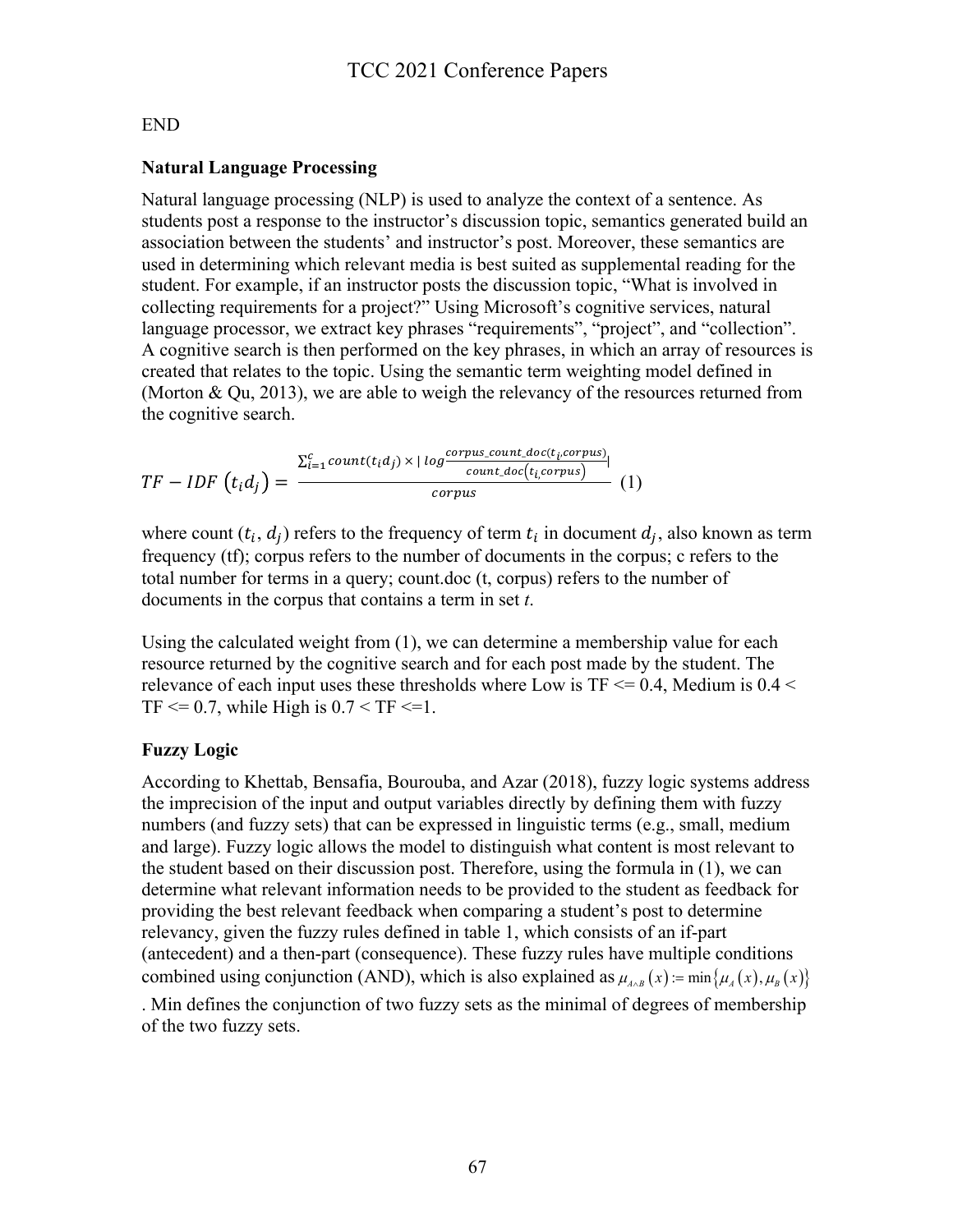Using the membership value of the resource from the cognitive search and membership function in fig 1 for fuzzy matching with the membership function in Figure 2, along with the matching degree, we can apply deduction using relevant rules to determine a result.

| Rule           |                           | Operator   |                                           | Consequence                       |
|----------------|---------------------------|------------|-------------------------------------------|-----------------------------------|
| R1             | User Input is Low         | <b>AND</b> | Resource Confidence<br>is Low             | Result is Low                     |
| R <sub>2</sub> | User Input is Low         | <b>AND</b> | Resource Confidence<br>is Medium          | Result is Low                     |
| R3             | User Input is Low         | <b>AND</b> | Resource Confidence<br>is High            | <b>Result Result is</b><br>Medium |
| $\mathbf{R}4$  | User Input is<br>Medium   | <b>AND</b> | Resource Confidence<br>is Low             | Result is Low                     |
| R5             | User Input is<br>Medium   | <b>AND</b> | Resource Confidence<br>is Medium          | Result is Medium                  |
| <b>R6</b>      | User Input is<br>Medium   | <b>AND</b> | Resource Confidence<br>is High            | Result is Medium                  |
| R7             | User Input is High        | <b>AND</b> | Resource Confidence<br>is Low             | Result is Medium                  |
| R <sub>8</sub> | User Input is High        | <b>AND</b> | Resource Confidence<br>is Medium          | Result is High                    |
| R9             | User Input is High        | <b>AND</b> | Resource Confidence<br>is High            | Result is High                    |
| $\mathbf{R}10$ | Initial Input is<br>Empty | <b>AND</b> | Initial<br>Resource Confidence<br>is High | Result is High                    |

**Table 2.** Fuzzy Rules

$$
f(x) = \begin{cases} Low, & x < .2 \\ Medium, & .5 \ge x \ge .3 \\ High, 1 \ge x \le .6 \end{cases}
$$

Figure 1. Membership function for User Input and Resource Confidence

$$
\mu_{A\wedge B}(x) \coloneqq \min\{\mu_A(x), \mu_B(x)\}\
$$

**Figure 2.** Membership function for result confidence

#### **V. Application of the Model**

To present this model's application, we have provided a simulation of a use case to support its validity. As a use case, an instructor posts the discussion topic "How can technology be used as a competitive advantage?"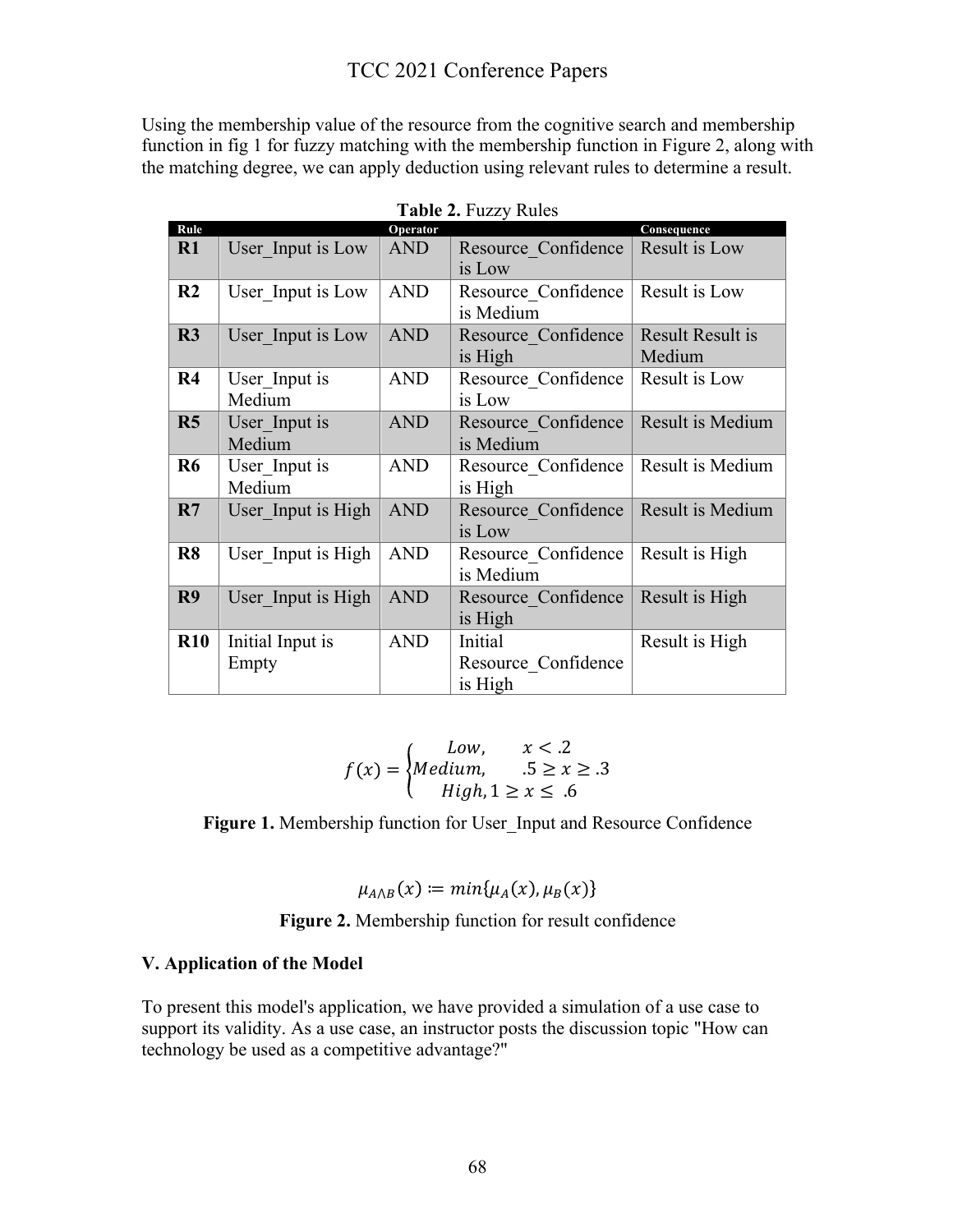The discussion topic is then processed, and key phrases are extracted, which are displayed in Table 3. The extracted key phrases are used in a cognitive search where a list of media is returned as results. This list is reduced using fuzzy logic, where membership values are created for each media resource using the formula defined in (1). Table 4 illustrates the weight of each media resource after processing. The system identifies the top relevant media resources and will use them as feedback to students whose discussion post corresponds to the associated media resource.

Therefore, as a student makes their first post "*When I think of technology being used as a competitive advantage, I immediately think of Amazon. In our text, Haag and Cummings state companies "create a competitive advantage by making it more attractive for customers to buy from them than from their competition". Amazon continues to take its use of technology to further levels, creating an edge over additional companies. A customer of Amazon Prime, for example, gets free shipping on clothes and products. Customers can download television shows, movies, and music for free. Amazon has partnered with Whole Foods to offer grocery delivery. Many other retailers and grocery stores have added free delivery service in an effort to compete with Amazon. The competitive advantage for Amazon versus Price Chopper or HyVee, for example, is they provide other services besides grocery delivery. However, Wal-Mart and Target provide groceries and additional products, which reduces Amazon's advantage in those areas. Consumers will soon be able to purchase any product and service from Amazon, all without leaving their home or interacting with anyone.*"

The system recommends real-time feedback based on the resources queried from the cognitive search, which allows the student to improve their discussion post before submission. When a student submits their discussion post the system provides a "feedback post", which engages the student immediately, allowing the student to respond as if he or she were having a conversation with an actual instructor. This dialog in the form of feedback promotes a more personal engaging discussion.

Using the results membership function in Figure 2, we are able to determine what resources to use as feedback using the membership functions in Figure 1, where one resource was recommended as real-time feedback and two resources was recommended as post submission feedback to the student, which is displayed in Table 5. Figure 3 illustrates the ability to provide real-time feedback to a student based on their progress made on their discussion post. Figure 4 demonstrates how autonomous feedback is provided to a student based on their submitted post.

#### **Table 3.** Extracted Key Phrases.

| <b>Key Phrases</b>                            |
|-----------------------------------------------|
| Competitive advantage                         |
| Technology                                    |
| Technology be used as a competitive advantage |
|                                               |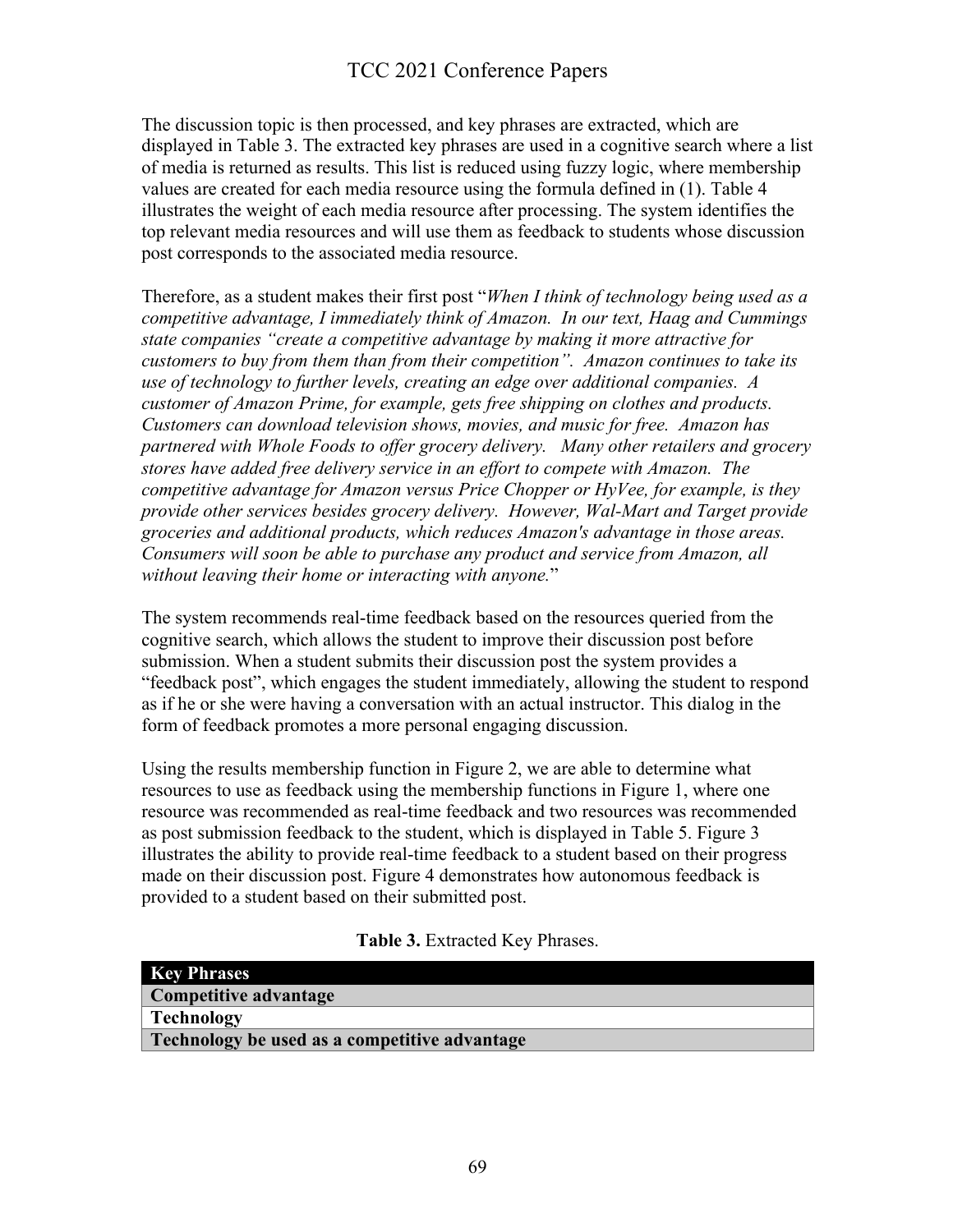| <b>Resource</b><br><b>Type</b> | <b>Link to Resource</b>                                                              | tf | <b>TE-IDR</b><br>(Weight) |
|--------------------------------|--------------------------------------------------------------------------------------|----|---------------------------|
| <b>Video</b>                   | https://www.ey.com/en gl/consulting/how-you-<br>can-turn-emerging-technology-into-a- |    | .9                        |
|                                | competitive-advantage                                                                |    |                           |
| Website                        | https://hbr.org/1982/01/technology-as-a-                                             | 11 | .75                       |
|                                | competitive-weapon                                                                   |    |                           |
| <b>Article</b>                 | http://search.proquest.com/openview/0376a7735                                        | 7  | .73                       |
|                                | f37fc59543a5f8f443fa78f/1?pq-                                                        |    |                           |
|                                | origsite=gscholar&cbl= $1821485$                                                     |    |                           |
| Website                        | https://www.jmark.com/4-ways-technology-can-                                         | 3  | .52                       |
|                                | give-you-a-competitive-advantage                                                     |    |                           |
| <b>Video</b>                   | https://www.jmark.com/4-ways-technology-can-                                         |    | .103                      |
|                                | give-you-a-competitive-advantage/                                                    |    |                           |

**Table 4.** Weights for media resources compute against the instructor's post.



**Figure 3.** Real-Time Feedback from autonomous facilitator bot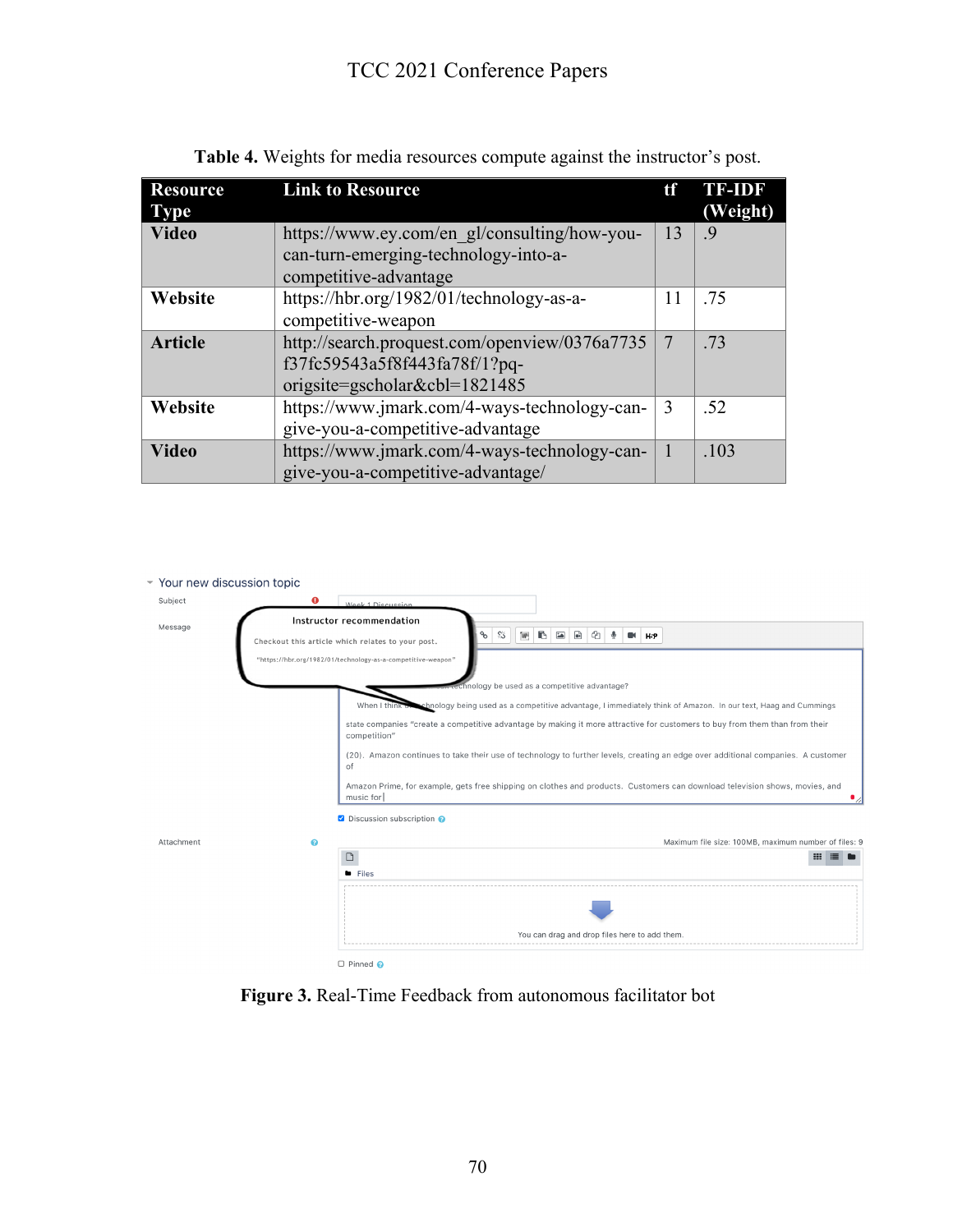| <b>Table 5.</b> Weights for media resources are computed between the student's post and |
|-----------------------------------------------------------------------------------------|
| media resource.                                                                         |

| <b>Feedback Type</b>   | <b>Resource</b>                          | TR | <b>TF-IDF</b><br>(Weight) |
|------------------------|------------------------------------------|----|---------------------------|
| <b>Real-Time</b>       | https://hbr.org/1982/01/technology-as-a- | 24 | .8                        |
|                        | competitive-weapon                       |    |                           |
| <b>Post-Submission</b> | https://www.jmark.com/4-ways-            | 19 | .78                       |
|                        | technology-can-give-you-a-competitive-   |    |                           |
|                        | advantage                                |    |                           |
| <b>Post-Submission</b> | http://search.proquest.com/openview/0376 | 17 | .76                       |
|                        | a7735f37fc59543a5f8f443fa78f/1?pq-       |    |                           |
|                        | origsite=gscholar&cbl= $1821485$         |    |                           |



**Figure 4.** Example of Post-Submission feedback provided by facilitator bot.

#### **IV. Conclusion**

In reviewing the various strategies used for online learning since 2009, it becomes clear that an autonomous discussion forum facilitator, AD Bot, using semantics, fuzzy logic, and NLP to process discussion post made by instructors and students, and various forms of instructional material is important in aiding the instructor in successful facilitation of a discussion forum that yields knowledge assertation and student engagement in online learning environments. This paper provides a view of an autonomous discussion facilitator bot when used properly could enhance student engagement in online discussion forums and address the challenges of a discussion forum, which includes impersonal discussions.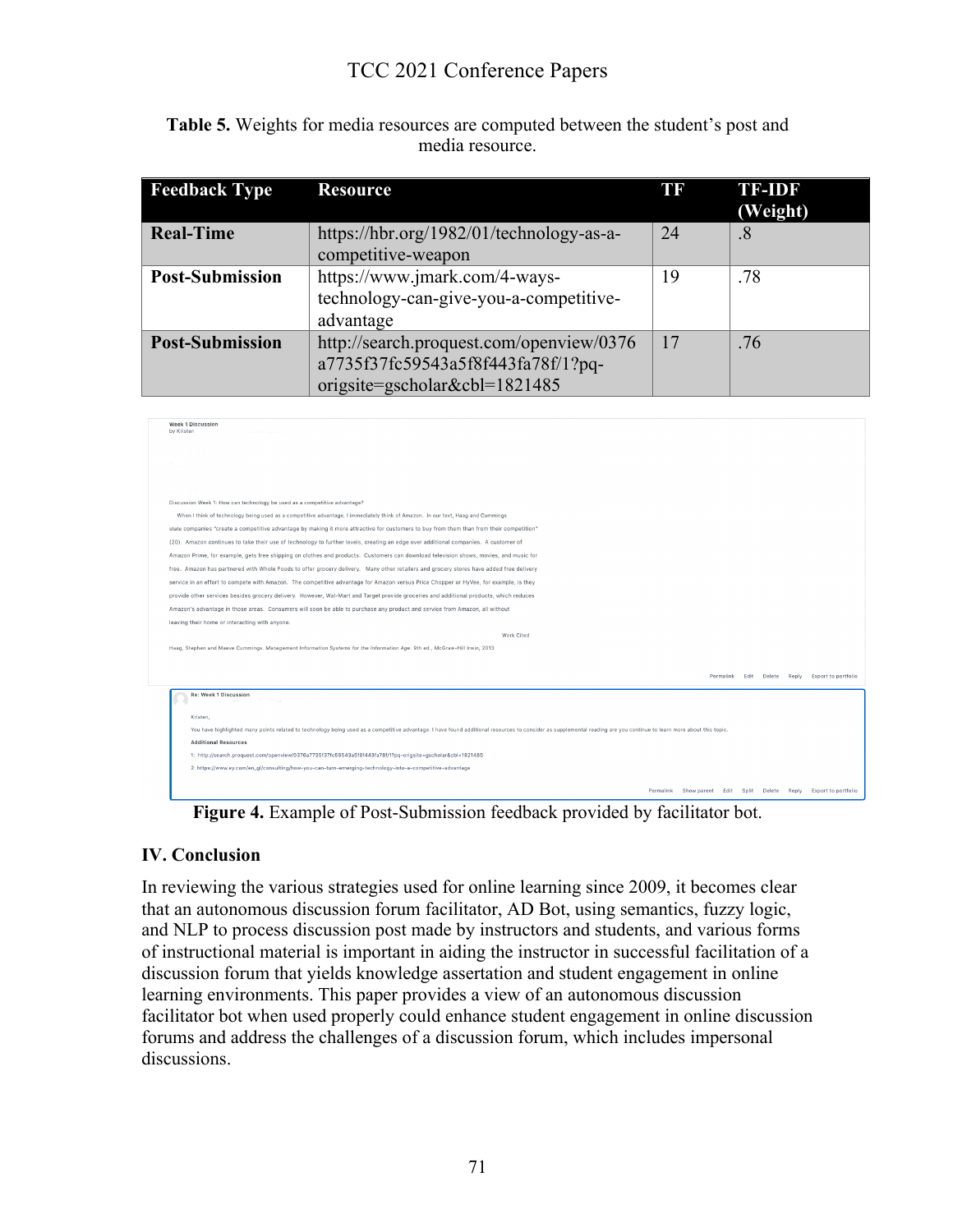The primary weaknesses of this model are associated with student engagement, where a student may choose to not fully engage, triggering the bot to explore additional ways to prompt engagement, where the student may think they already fully understand the topic and do not want to further interact with the automated facilitator. This may result in over student-to-facilitator engagement and cause adverse effects for the model to meet the intentions of an online discussion board.

#### **References**

- Berge, Z. L., & Muilenburg, L. (2000). Designing discussion questions for online, adult learning. *Educational Technology, 40*(5), 53-56.
- Borich, G. D. (2010). *Effective Teaching Methods*: Allyn & Bacon, Incorporated.
- Dennen, V. P. (2008). Pedagogical lurking: Student engagement in non-posting discussion behavior. *Computers in Human Behavior, 24*(4), 1624-1633. doi:https://doi.org/10.1016/j.chb.2007.06.003
- Fredricks, J. A. (2011). Engagement in School and Out-of-School Contexts: A Multidimensional View of Engagement. *Theory Into Practice, 50*(4), 327-335. doi:10.1080/00405841.2011.607401
- Herrmann. (2006). *Understanding the Herrmann Whole Brain Model*: HBDI Profile Package.
- Khettab, K., Bensafia, Y., Bourouba, B., & Azar, A. T. (2018). Chapter 20 Enhanced Fractional Order Indirect Fuzzy Adaptive Synchronization of Uncertain Fractional Chaotic Systems Based on the Variable Structure Control: Robust H∞ Design Approach. In A. T. Azar, A. G. Radwan, & S. Vaidyanathan (Eds.), *Mathematical Techniques of Fractional Order Systems* (pp. 597-624): Elsevier.
- Martin, F., Wang, C., & Sadaf, A. (2018). Student perception of helpfulness of facilitation strategies that enhance instructor presence, connectedness, engagement and learning in online courses. *The Internet and Higher Education, 37*, 52-65. doi:https://doi.org/10.1016/j.iheduc.2018.01.003
- Morton, K., & Carroll, M. (2017). *Making a case for a student centric learning model*. Paper presented at the International Conference on Education and New Developments (END 2017).
- Morton, K., & Qu, Y. (2013). A Novel Framework for Math Word Problem Solving. *International Journal of Information and Education Technology, 3*(1), 88-93. Retrieved from http://www.ijiet.org/papers/240-T0031.pdf
- Ragusa, A. T., & Crampton, A. (2018). Sense of connection, identity and academic success in distance education: sociologically exploring online learning environments. *Rural Society, 27*(2), 125-142. doi:10.1080/10371656.2018.1472914
- Sabry, K., & Baldwin, L. (2003). Web- based learning interaction and learning styles. *British Journal of Educational Technology, 34*, 443-454. doi:10.1111/1467- 8535.00341
- Song, L., Singleton, E. S., Hill, J. R., & Koh, M. H. (2004). Improving online learning: Student perceptions of useful and challenging characteristics. *The Internet and Higher Education, 7*(1), 59-70. doi:https://doi.org/10.1016/j.iheduc.2003.11.003